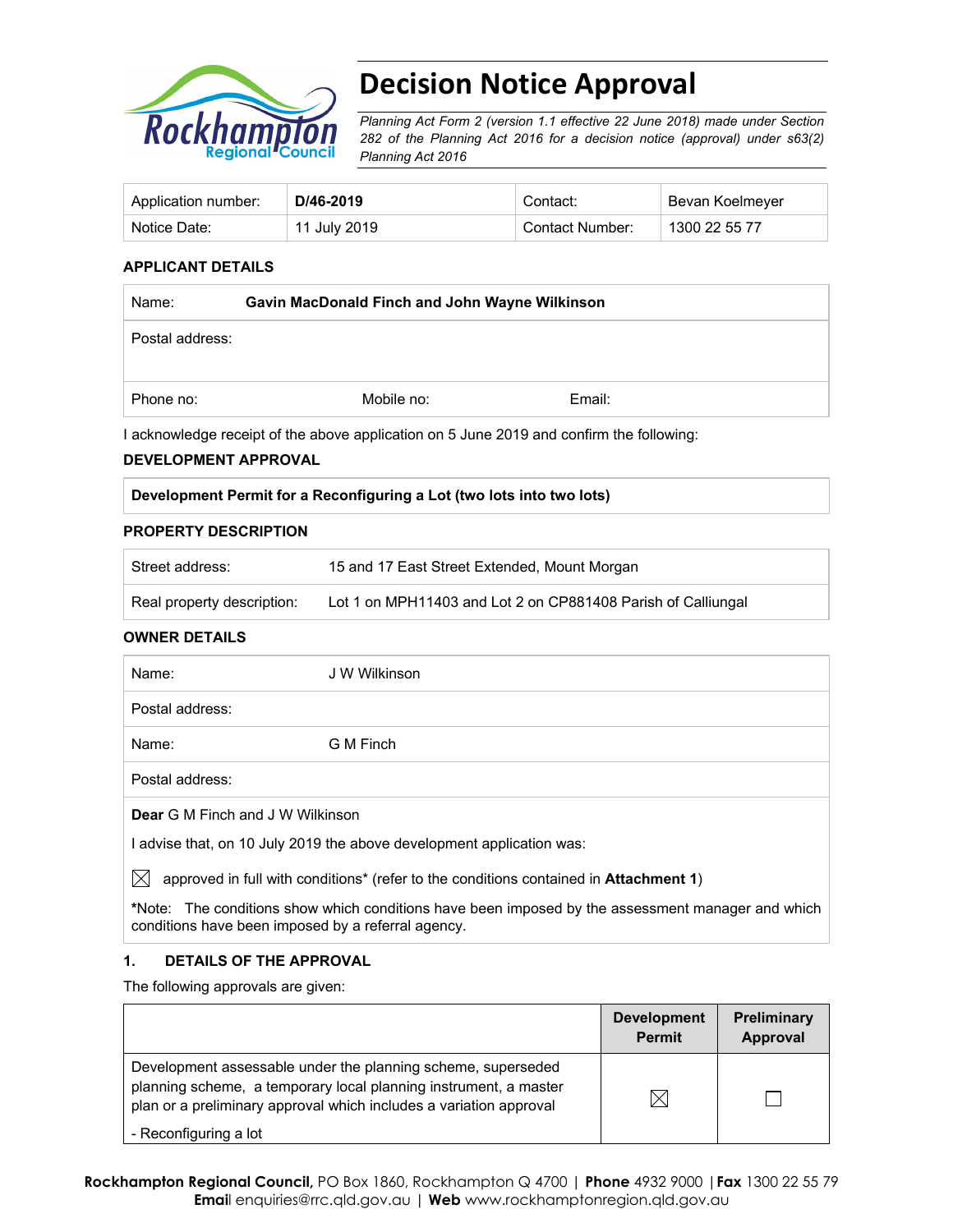#### **2. CONDITIONS**

This approval is subject to the conditions in Attachment 1.

#### **3. FURTHER DEVELOPMENT PERMITS REQUIRED NIL**

#### **4. REFERRAL AGENCIES NIL**

#### **5. THE APPROVED PLANS**

**The approved development must be completed and maintained generally in accordance with the approved drawings and documents:** 

| <b>Drawing/report title</b> | <b>Prepared by</b>               | <b>Date</b>                    | <b>Reference</b><br>number | <b>Revision</b> |
|-----------------------------|----------------------------------|--------------------------------|----------------------------|-----------------|
| <b>Reconfiguration Plan</b> | <b>Capricorn Survey</b><br>Group | 12 February 2019   7296-01-ROL |                            | A               |

#### **6. CURRENCY PERIOD FOR THE APPROVAL (s.85 of the** *Planning Act***)**

The standard currency periods stated in section 85 of *Planning Act 2016* apply to each aspect of development in this approval, if not stated in the conditions of approval attached.

#### **7. STATEMENT OF REASONS**

| <b>Description of the</b><br>development           | The proposed development is for Reconfiguring a Lot (two lots into two lots)                                                                                                                                                                                                                                                                                                                                                                                                                 |  |  |
|----------------------------------------------------|----------------------------------------------------------------------------------------------------------------------------------------------------------------------------------------------------------------------------------------------------------------------------------------------------------------------------------------------------------------------------------------------------------------------------------------------------------------------------------------------|--|--|
| <b>Reasons for Decision</b>                        | Assessment of the development against the relevant zone purpose,<br>a)<br>planning scheme codes and planning scheme policies demonstrates<br>that the proposed development should be approved as it will not cause<br>significant adverse impacts on the surrounding natural environment,<br>built environment and infrastructure, community facilities, or local<br>character and amenity; and<br>The proposed development does not compromise the relevant State<br>b)<br>Planning Policy. |  |  |
| <b>Assessment</b><br><b>Benchmarks</b>             | The proposed development was assessed against the following assessment<br>benchmarks:<br>Reconfiguring a lot code.                                                                                                                                                                                                                                                                                                                                                                           |  |  |
| <b>Compliance with</b><br>assessment<br>benchmarks | The development was assessed against all of the assessment benchmark<br>listed above and wholly complies.                                                                                                                                                                                                                                                                                                                                                                                    |  |  |
| <b>Matters prescribed by</b><br>regulation         | The State Planning Policy - Part E;<br>i)<br>The Central Queensland Regional Plan;<br>ii)<br>iii) The Rockhampton Region Planning Scheme 2015.<br>iv) The common material, being the material submitted with the application.                                                                                                                                                                                                                                                                |  |  |

#### **8. APPEAL RIGHTS**

The rights of an applicant to appeal to a tribunal or the Planning and Environment Court against a decision about a development application are set out in chapter 6, part 1 of the *Planning Act 2016*. There may also be a right to make an application for a declaration by a tribunal (see chapter 6, part 2 of the *Planning Act 2016).*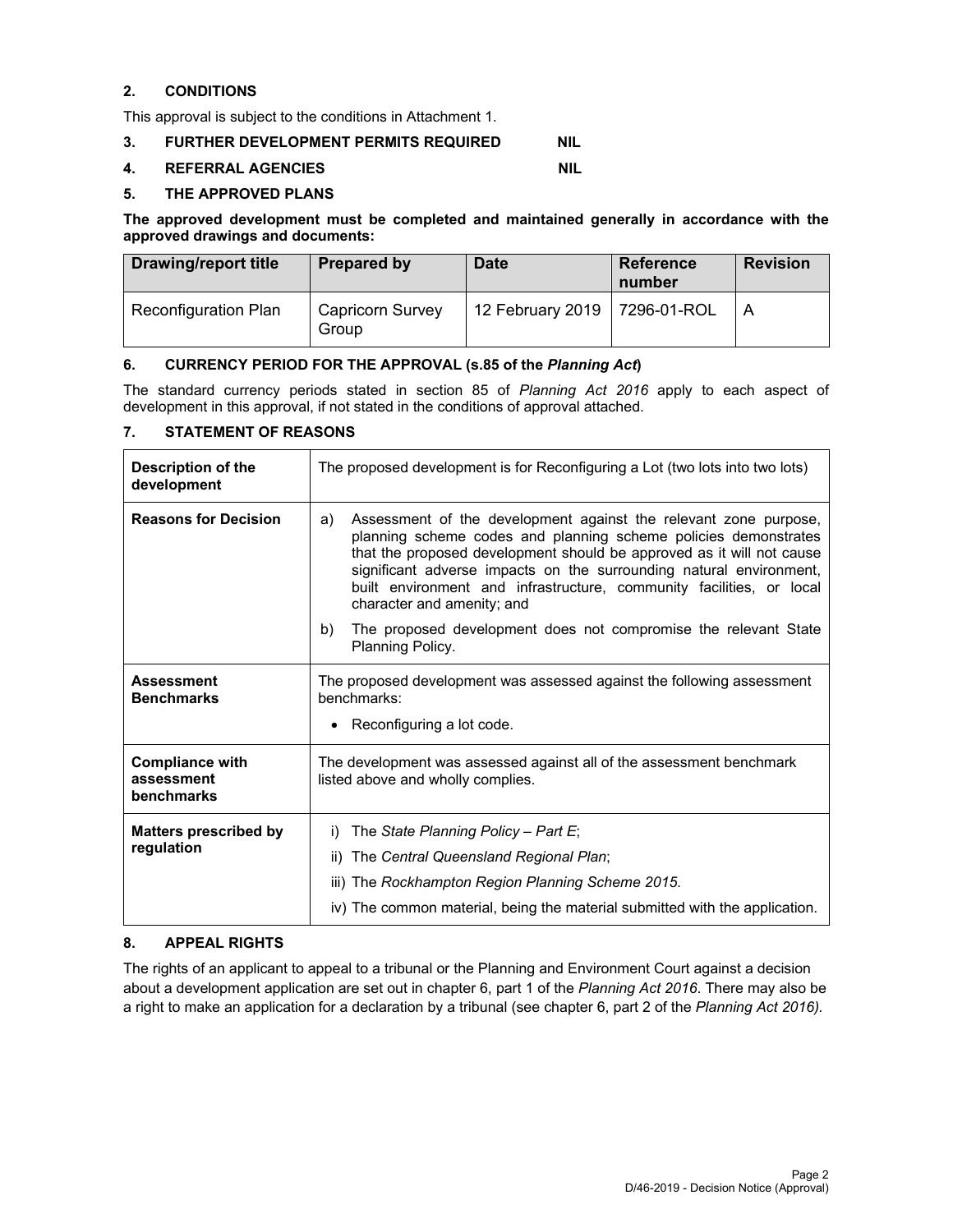#### *Appeal by an applicant*

An applicant for a development application may appeal to the Planning and Environment Court against the following:

- the refusal of all or part of the development application
- a provision of the development approval
- the decision to give a preliminary approval when a development permit was applied for
- a deemed refusal of the development application.

An applicant may also have a right to appeal to the Development tribunal. For more information, see schedule 1 of the *Planning Act 2016*.

The timeframes for starting an appeal in the Planning and Environment Court are set out in section 229 of the *Planning Act 2016*.

**Attachment 2** is an extract from the *Planning Act 2016* that sets out the applicant's appeal rights and the appeal rights of a submitter.

#### **9. WHEN THE DEVELOPMENT APPROVAL TAKES EFFECT**

This development approval takes effect:

From the time the decision notice is given – if there is no submitter and the applicant does not appeal the decision to the court.

Or

When the submitter's appeal period ends – if there is a submitter and the applicant does not appeal the decision to the court.

Or

Subject to the decision of the court, when the appeal is finally decided  $-$  if an appeal is made to the court.

#### **10. ASSESSMENT MANAGER**

| Name: | Tarnya Fitzgibbon<br><b>COORDINATOR</b><br><b>DEVELOPMENT ASSESSMENT</b> | Signature: | Date: 11 July 2019 |
|-------|--------------------------------------------------------------------------|------------|--------------------|
|       |                                                                          |            |                    |

#### **Attachment 1 – Conditions of the approval**

*Part 1* **–** *Conditions imposed by the assessment manager [Note: where a condition is imposed about infrastructure under Chapter 4 of the Planning Act 2016, the relevant provision of the Act under which this condition was imposed must be specified.]*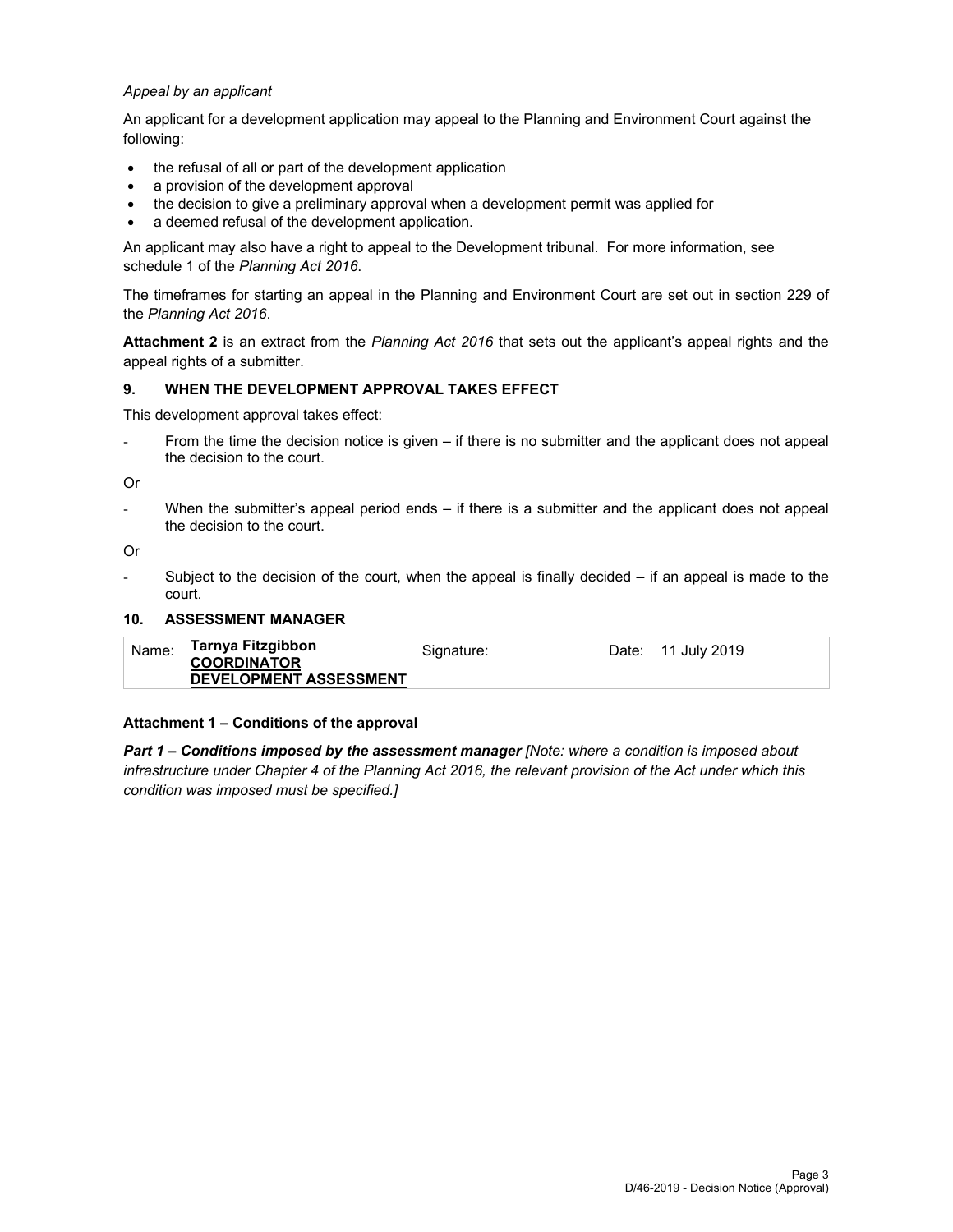

# **Attachment 1 – Part 1 Rockhampton Regional Council Conditions**

*Planning Act 2016* 

- 1.0 ADMINISTRATION
- 1.1 The Developer and his employee, agent, contractor or invitee is responsible for ensuring compliance with the conditions of this development approval.
- 1.2 Where these Conditions refer to "Council" in relation to requiring Council to approve or to be satisfied as to any matter, or conferring on the Council a function, power or discretion, that role may be fulfilled in whole or in part by a delegate appointed for that purpose by the Council.
- 1.3 All conditions, works, or requirements of this development approval must be undertaken and completed:
	- 1.3.1 to Council's satisfaction;
	- 1.3.2 at no cost to Council; and
	- 1.3.3 prior to the issue of the Survey Plan Approval Certificate,

unless otherwise stated.

- 1.4 All works must be designed, constructed and maintained in accordance with the relevant Council policies, guidelines and standards, unless otherwise stated.
- 2.0 APPROVED PLANS AND DOCUMENTS
- 2.1 The approved development must be completed and maintained generally in accordance with the approved plans and documents, except where amended by any condition of this development approval:

| <b>Drawing/report title</b>      | <b>Prepared by</b>  | <b>Date</b>         | <b>Reference</b><br>number | <b>Revision</b> |
|----------------------------------|---------------------|---------------------|----------------------------|-----------------|
| Reconfiguration Plan   Capricorn | <b>Survey Group</b> | 12 February<br>2019 | 7296-01-ROL                |                 |

- 2.2 Where there is any conflict between the conditions of this development approval and the details shown on the approved plans and documents, the conditions of this development approval must prevail.
- 2.3 Where conditions require the above plans or documents to be amended, the revised document(s) must be submitted and approved by Council prior to the issue of the Survey Plan Approval Certificate.
- 3.0 SEWERAGE WORKS
- 3.1 The internal sanitary drainage for the existing dwellings on both lots must be contained within the lot it serves.
- 4.0 ASSET MANAGEMENT
- 4.1 Any alteration necessary to electricity, telephone, water mains, sewerage mains, and/or public utility installations resulting from the development or in connection with the development, must be undertaken and completed at no cost to Council.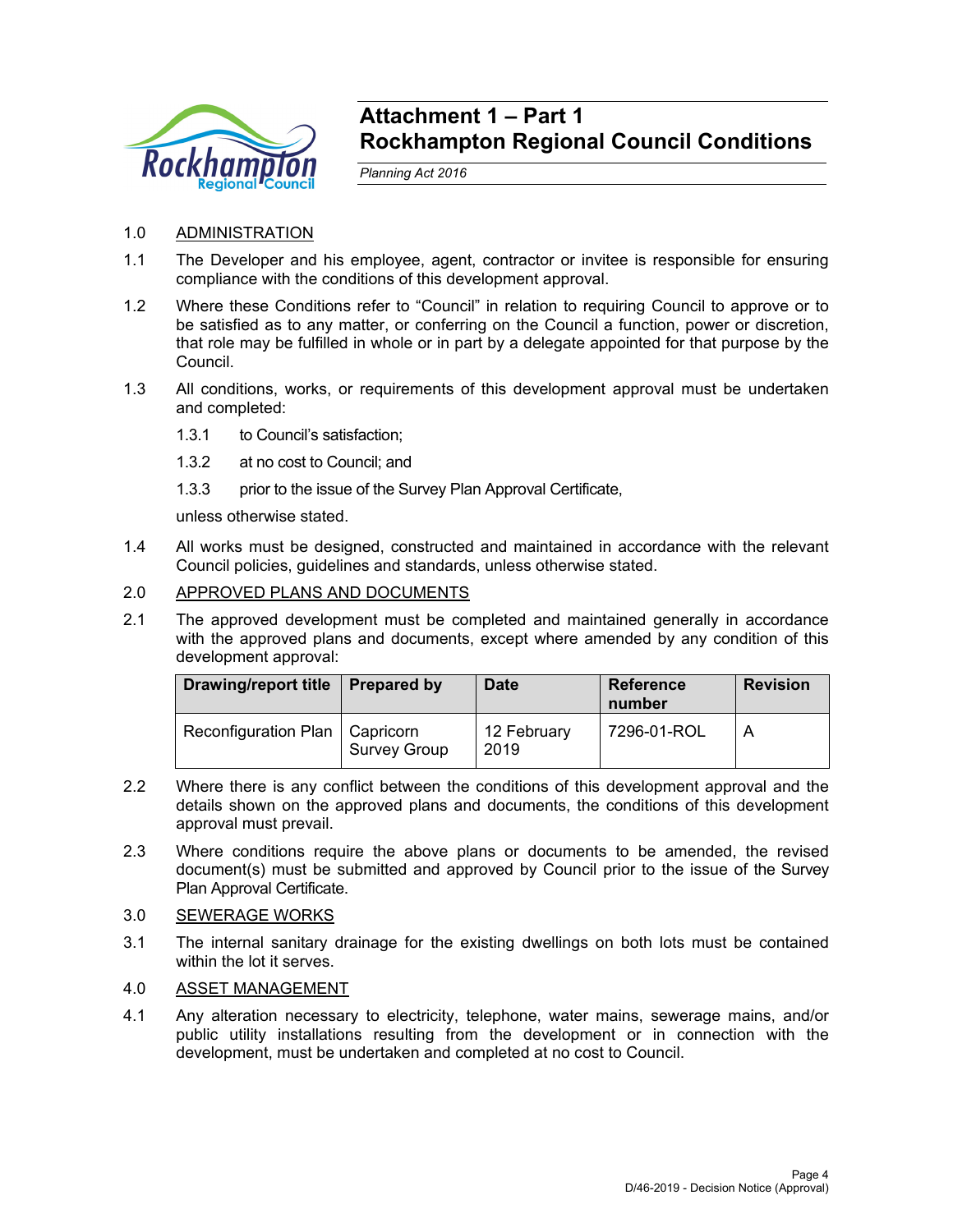## 5.0 OPERATING PROCEDURES

5.1 All construction materials, waste, waste skips, machinery and contractors' vehicles must be located and stored or parked within the development site. Storage of materials, or parking of construction machinery or contractors' vehicles must not occur within East Street Extended.

# ADVISORY NOTES

# NOTE 1. Aboriginal Cultural Heritage

It is advised that under section 23 of the *Aboriginal Cultural Heritage Act 2003*, a person who carries out an activity must take all reasonable and practicable measures to ensure the activity does not harm Aboriginal cultural heritage (the "cultural heritage duty of care"). Maximum penalties for breaching the duty of care are listed in the Aboriginal cultural heritage legislation. The information on Aboriginal cultural heritage is available on the Department of Aboriginal and Torres Strait Islander Partnerships website: www.datsip.qld.gov.au

# NOTE 2. Asbestos Removal

Any demolition and/or removal works involving asbestos materials must be undertaken in accordance with the requirements of the *Work Health and Safety Act 2011* and *Public Health Act 2005*.

# NOTE 3. Infrastructure Charges Notice

Council has resolved not to issue an Infrastructure Charges Notice for this development because the new infrastructure charges arising from the development are less than or equal to the credits applicable for the new development.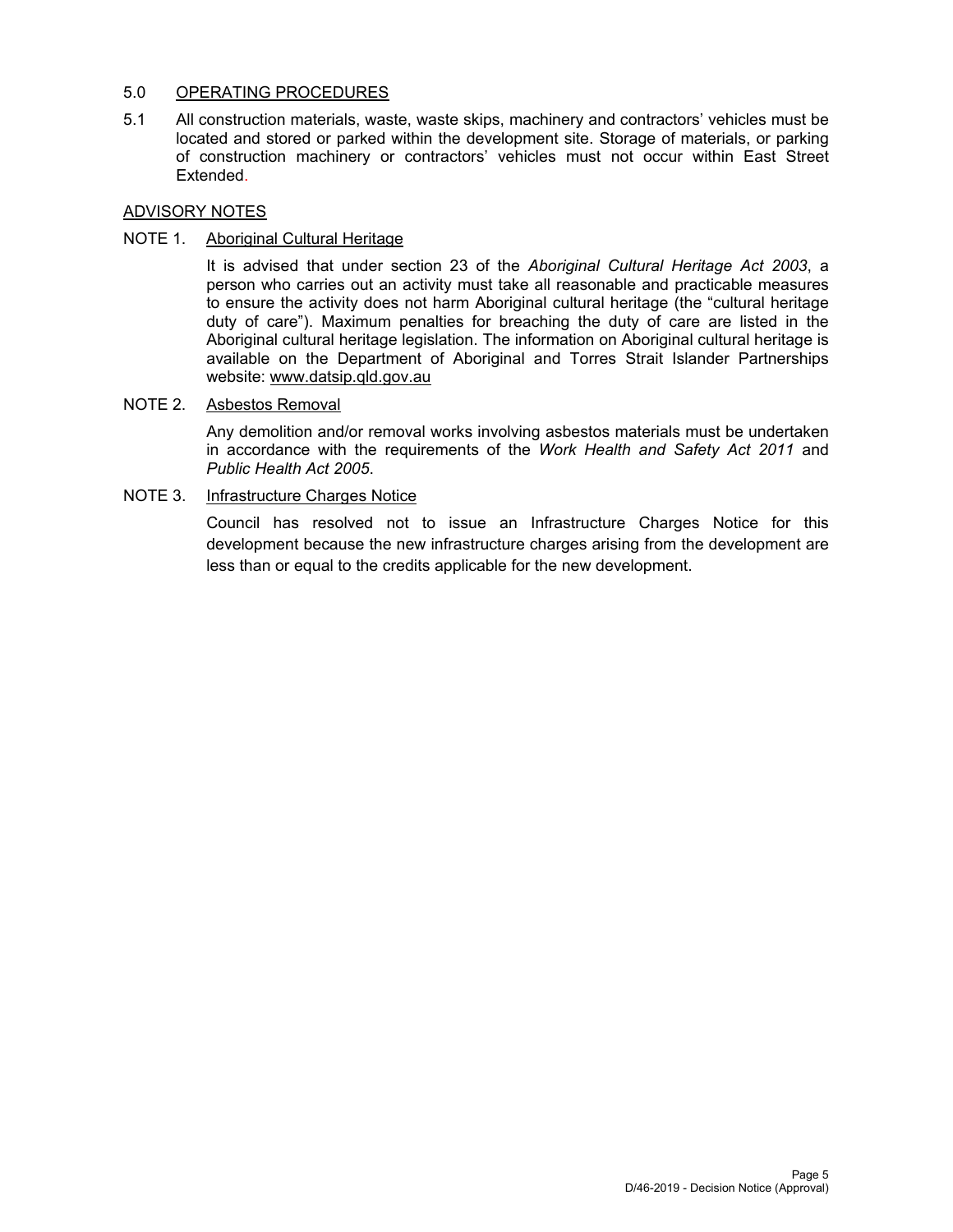

# **Attachment 2 - Appeal Rights**

*PLANNING ACT 2016*

The following is an extract from the *Planning Act 2016 (Chapter 6)*

### *Appeal rights*

#### *229 Appeals to tribunal or P&E Court*

- (1) Schedule 1 states—
	- (a) matters that may be appealed to— (i) either a tribunal or the P&E Court; or (ii) only a tribunal; or (iii) only the P&E Court; and
	- (b) the person—
		- (i) who may appeal a matter (the **appellant**); and (ii) who is a respondent in an appeal of the matter; and (iii) who is a co-respondent in an appeal of the matter; and
		- (iv) who may elect to be a co-respondent in an appeal of the matter.
- (2) An appellant may start an appeal within the appeal period.
- (3) The **appeal period** is—
	- (a) for an appeal by a building advisory agency—10 business days after a decision notice for the decision is given to the agency or
	- (b) for an appeal against a deemed refusal—at any time after the deemed refusal happens; or
	- (c) for an appeal against a decision of the Minister, under chapter 7, part 4, to register premises or to renew the registration of premises—20 business days after a notice is published under section 269(3)(a) or (4); or
	- (d) for an appeal against an infrastructure charges notice— 20 business days after the infrastructure charges notice is given to the person; or
	- (e) for an appeal about a deemed approval of a development application for which a decision notice has not been given—30 business days after the applicant gives the deemed approval notice to the assessment manager; or
	- (f) for any other appeal—20 business days after a notice of the decision for the matter, including an enforcement notice, is given to the person.

#### Note—

See the P&E Court Act for the court's power to extend the appeal period.

- (4) Each respondent and co-respondent for an appeal may be heard in the appeal.
- (5) If an appeal is only about a referral agency's response, the assessment manager may apply to the tribunal or P&E Court to withdraw from the appeal.
- (6) To remove any doubt, it is declared that an appeal against an infrastructure charges notice must not be about— (a) the adopted charge itself; or
	- (b) for a decision about an offset or refund—
		- (i) the establishment cost of trunk infrastructure identified in a LGIP; or
		- (ii) the cost of infrastructure decided using the method
	- included in the local government's charges resolution.
- **230 Notice of appeal**
- (1) An appellant starts an appeal by lodging, with the registrar of the tribunal or P&E Court, a notice of appeal that— (a) is in the approved form; and
	- (b) succinctly states the grounds of the appeal.
- (2) The notice of appeal must be accompanied by the required fee.
- (3) The appellant or, for an appeal to a tribunal, the registrar must, within the service period, give a copy of the notice of appeal to—
- (a) the respondent for the appeal; and
- (b) each co-respondent for the appeal; and
- (c) for an appeal about a development application under schedule 1, table 1, item 1—each principal submitter for the development application; and
- (d) for an appeal about a change application under schedule 1, table 1, item 2—each principal submitter for the change application; and
- (e) each person who may elect to become a co-respondent for the appeal, other than an eligible submitter who is not a principal submitter in an appeal under paragraph (c) or (d); and
- (f) for an appeal to the P&E Court—the chief executive; and
- (g) for an appeal to a tribunal under another Act—any other person who the registrar considers appropriate.
- (4) The **service period** is—
	- (a) if a submitter or advice agency started the appeal in the P&E Court-2 business days after the appeal is started; or
	- (b) otherwise—10 business days after the appeal is started.
- (5) A notice of appeal given to a person who may elect to be a co-respondent must state the effect of subsection
- (6) A person elects to be a co-respondent by filing a notice of election, in the approved form, within 10 business days
	- after the notice of appeal is given to the person*.*
- **231 Other appeals**
- (1) Subject to this chapter, schedule 1 and the P&E Court Act, unless the Supreme Court decides a decision or other matter under this Act is affected by jurisdictional error, the decision or matter is non-appealable.
- (2) The Judicial Review Act 1991, part 5 applies to the decision or matter to the extent it is affected by jurisdictional error.
- (3) A person who, but for subsection (1) could have made an application under the Judicial Review Act 1991 in relation to the decision or matter, may apply under part 4 of that Act for a statement of reasons in relation to the decision or matter.
- (4) In this section— **decision** includes—
	- (a) conduct engaged in for the purpose of making a decision; and
	- (b) other conduct that relates to the making of a decision; and
	- (c) the making of a decision or the failure to make a decision; and
	- (d) a purported decision; and
	- (e) a deemed refusal.

**non-appealable**, for a decision or matter, means the decision or matter—

- (a) is final and conclusive; and
- (b) may not be challenged, appealed against, reviewed, quashed, set aside or called into question in any other way under the Judicial Review Act 1991 or otherwise, whether by the Supreme Court, another court, a tribunal or another entity; and
- (c) is not subject to any declaratory, injunctive or other order of the Supreme Court, another court, a tribunal or another entity on any ground.

#### **232 Rules of the P&E Court**

- (1) A person who is appealing to the P&E Court must comply with the rules of the court that apply to the appeal.
- (2) However, the P&E Court may hear and decide an appeal even if the person has not complied with rules of the P&E Court.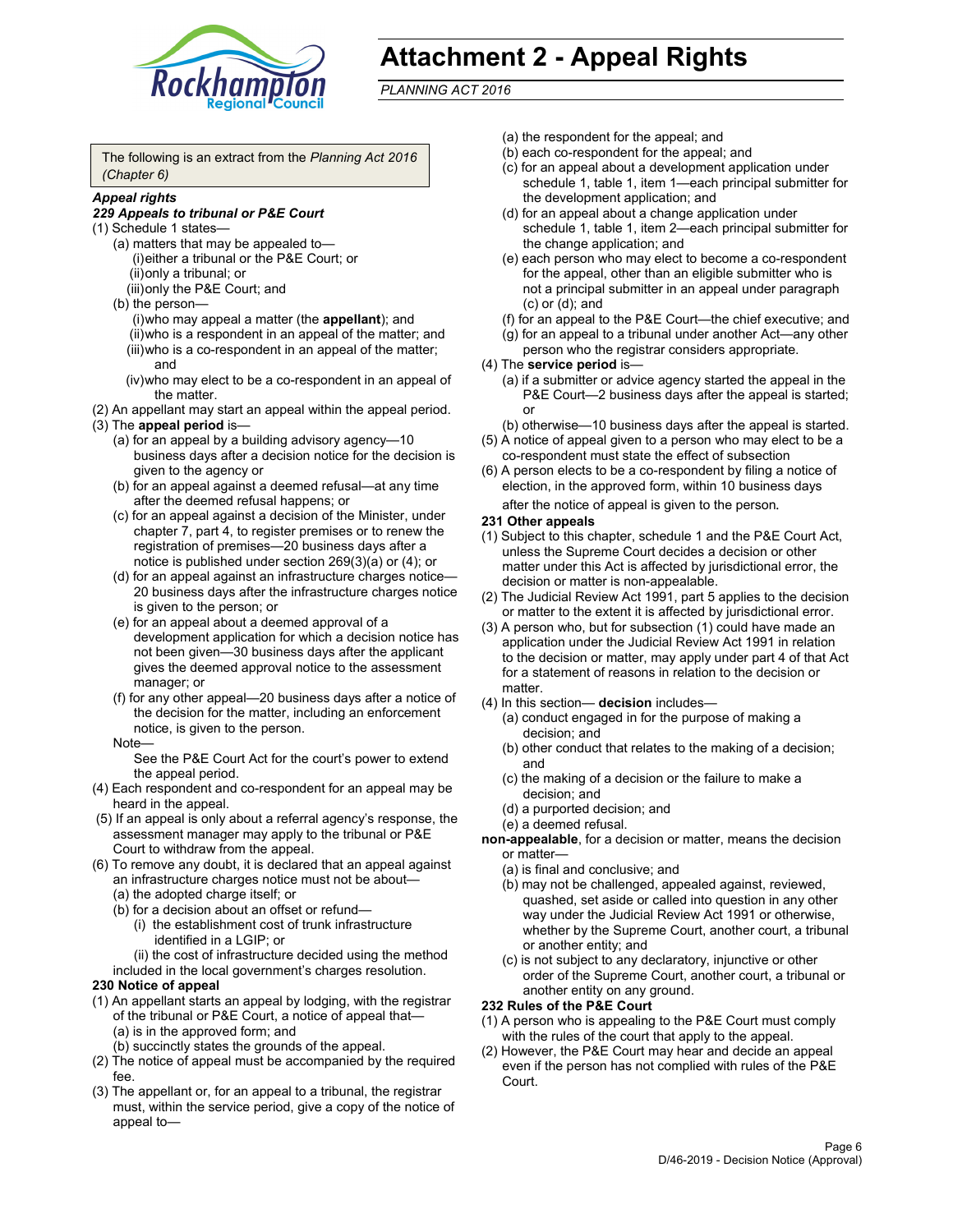

# **Appeal Rights**

*PLANNING ACT 2016*

# **Schedule 1**

# **Appeals section 229**

#### **1 Appeal rights and parties to appeals**

- (1) Table 1 states the matters that may be appealed to—(a) the P&E court; or (b) a tribunal.
- (2) However, table 1 applies to a tribunal only if the matter involves—
	- (a) the refusal, or deemed refusal of a development application, for—
	- (i) a material change of use for a classified building; or
	- (ii) operational work associated with building work, a retaining wall, or a tennis court; or
	- (b) a provision of a development approval for—
	- (i) a material change of use for a classified building; or
- (ii) operational work associated with building work, a retaining wall, or a tennis court; or
	- (c) if a development permit was applied for—the decision to give a preliminary approval for—
		- (i) a material change of use for a classified building; or
	- (ii) operational work associated with building work, a retaining wall, or a tennis court; or
	- (d) a development condition if—
		- (i) the development approval is only for a material change of use that involves the use of a building classified under the Building Code as a class 2 building; and
		- (ii) the building is, or is proposed to be, not more than 3 storeys; and
		- (iii) the proposed development is for not more than 60 sole-occupancy units; or
	- (e) a decision for, or a deemed refusal of, an extension application for a development approval that is only for a material change of use of a classified building; or
	- (f) a decision for, or a deemed refusal of, a change application for a development approval that is only for a material change of use of a classified building; or
	- (g) a matter under this Act, to the extent the matter relates to—
		- (i) the Building Act, other than a matter under that Act that may or must be decided by the Queensland Building and Construction Commission; or
		- (ii) the Plumbing and Drainage Act, part 4 or 5; or
	- (h) a decision to give an enforcement notice in relation to a matter under paragraphs (a) to (g); or
	- (i) a decision to give an infrastructure charges notice; or
	- (j) the refusal, or deemed refusal, of a conversion application; or
	- (k) a matter that, under another Act, may be appealed to the tribunal; or
	- (l) a matter prescribed by regulation.
- (3) Also, table 1 does not apply to a tribunal if the matter
	- involves—
		- (a) for a matter in subsection  $(2)(a)$  to  $(d)$ 
			- (i) a development approval for which the development application required impact assessment; and
			- (ii) a development approval in relation to which the assessment manager received a properly made submission for the development application; or
	- (b) a provision of a development approval about the identification or inclusion, under a variation approval, of a matter for the development.
- (4) Table 2 states the matters that may be appealed only to the P&E Court.
- (5) Table 3 states the matters that may be appealed only to the tribunal.
- (6) In each table—
	- (a) column 1 states the appellant in the appeal; and
	- (b) column 2 states the respondent in the appeal; and
	- (c) column 3 states the co-respondent (if any) in the appeal; and
	- (d) column 4 states the co-respondents by election (if any) in the appeal.
- (7) If the chief executive receives a notice of appeal under section 230(3)(f), the chief executive may elect to be a corespondent in the appeal.

| Table 1<br>Appeals to the P&E Court and, for certain matters, to a tribunal                                      |                                                                                                                                |                                                                                          |                                                       |  |
|------------------------------------------------------------------------------------------------------------------|--------------------------------------------------------------------------------------------------------------------------------|------------------------------------------------------------------------------------------|-------------------------------------------------------|--|
| 1. Development applications<br>An appeal may be made against-<br>(c) a provision of the development approval; or | (a) the refusal of all or part of the development application; or<br>(b) the deemed refusal of the development application; or | (d) if a development permit was applied for—the decision to give a preliminary approval. |                                                       |  |
| Column 1                                                                                                         | Column 2                                                                                                                       | Column 3                                                                                 | Column 4                                              |  |
| Appellant                                                                                                        | Respondent                                                                                                                     | Co-respondent<br>$(f \text{ any})$                                                       | Co-respondent by election<br>$(if$ any)               |  |
| The applicant                                                                                                    | The assessment<br>manager                                                                                                      | If the appeal is about<br>a concurrence                                                  | 1 A concurrence agency that is<br>not a co-respondent |  |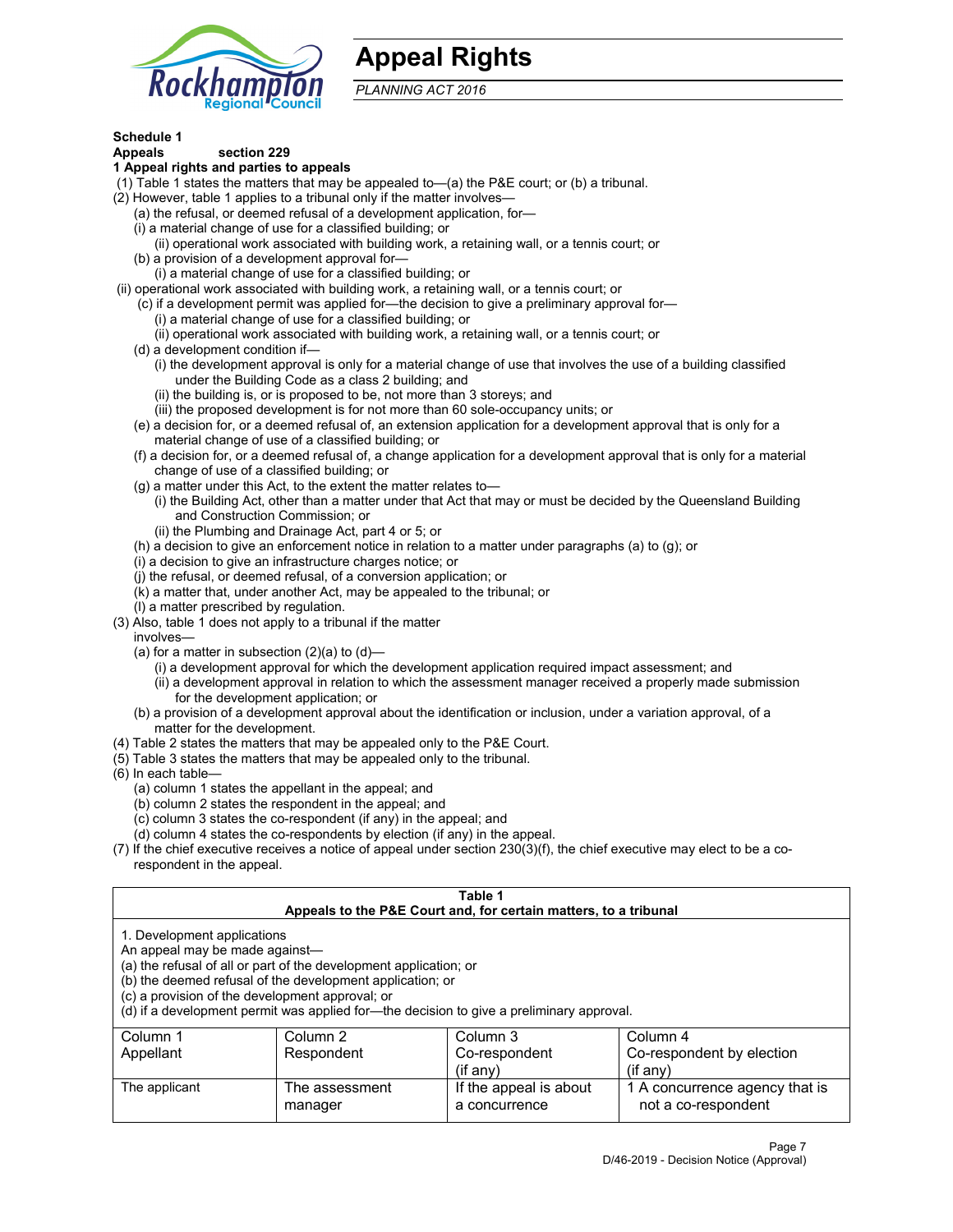| Table 1<br>Appeals to the P&E Court and, for certain matters, to a tribunal                                                                                                                        |                                                                                                                               |                                                                 |                                                                                                                                                                                                                                                                                                                                                 |  |
|----------------------------------------------------------------------------------------------------------------------------------------------------------------------------------------------------|-------------------------------------------------------------------------------------------------------------------------------|-----------------------------------------------------------------|-------------------------------------------------------------------------------------------------------------------------------------------------------------------------------------------------------------------------------------------------------------------------------------------------------------------------------------------------|--|
| 2. Change applications<br>An appeal may be made against-                                                                                                                                           |                                                                                                                               | agency's referral<br>response-the<br>concurrence agency         | 2 If a chosen Assessment<br>manager is the respondent-<br>the prescribed assessment<br>manager<br>3 Any eligible advice agency for<br>the application<br>4 Any eligible submitter for the<br>application<br>(a) a responsible entity's decision for a change application, other than a decision made by the P&E court; or                       |  |
| (b) a deemed refusal of a change application.<br>Column 1<br>Appellant                                                                                                                             | Column $\overline{2}$<br>Respondent                                                                                           | Column 3<br>Co-respondent<br>(if any)                           | Column 4<br>Co-respondent by election<br>(if any)                                                                                                                                                                                                                                                                                               |  |
| 1 The applicant<br>2 If the responsible<br>entity is the<br>assessment<br>manager-an<br>affected entity that<br>gave a pre-request<br>notice or response<br>notice                                 | The responsible<br>entity                                                                                                     | If an affected entity<br>starts the appeal-the<br>applicant     | 1 A concurrence agency for the<br>development application<br>2 If a chosen assessment<br>manager is the respondent-<br>the prescribed assessment<br>manager<br>3 A private certifier for the<br>development application<br>4 Any eligible advice agency for<br>the change application<br>5 Any eligible submitter for the<br>change application |  |
| 3. Extension applications<br>An appeal may be made against-                                                                                                                                        | (a) the assessment manager's decision about an extension application; or<br>(b) a deemed refusal of an extension application. |                                                                 |                                                                                                                                                                                                                                                                                                                                                 |  |
| Column 1<br>Appellant                                                                                                                                                                              | Column <sub>2</sub><br>Respondent                                                                                             | Column 3<br>Co-respondent<br>(if any)                           | Column 4<br>Co-respondent by election<br>(if any)                                                                                                                                                                                                                                                                                               |  |
| 1 The applicant<br>1<br>For a matter other<br>than a deemed<br>refusal of an<br>extension<br>application $-$ a<br>concurrence<br>agency, other than<br>the chief executive,<br>for the application | The assessment<br>manager                                                                                                     | If a concurrence<br>agency starts the<br>appeal - the applicant | If a chosen assessment<br>manager is the respondent - the<br>prescribed assessment manager                                                                                                                                                                                                                                                      |  |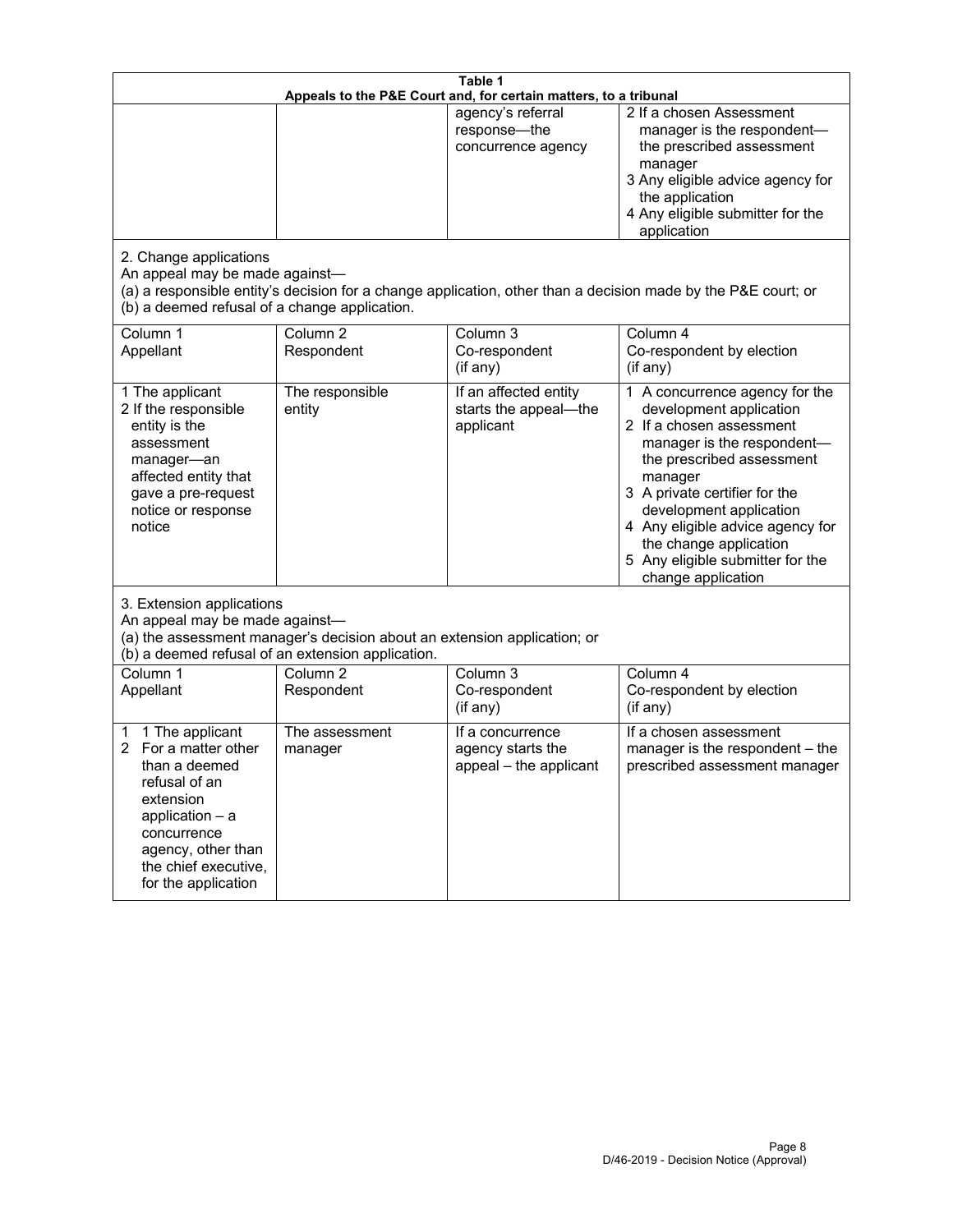#### **Table 1 Appeals to the P&E Court and, for certain matters, to a tribunal**

4. Infrastructure charges notices

An appeal may be made against an infrastructure charges notice on 1 or more of the following grounds

- a) The notice involved an error relating to
	- (i) The application of the relevant adopted charge; or

Examples of errors in applying an adopted charge –

- The incorrect application of gross floor area for a non-residential development
- Applying an incorrect 'use category', under a regulation, to the development
- (i) The working out of extra demands, for section 120; or
- (ii) An offset or refund; or
- b) The was no decision about an offset or refund; or
- c) If the infrastructure charges notice states a refund will be given the timing for giving the refund; or
- d) The amount of the charge is so unreasonable that no reasonable relevant local government could have imposed the amount.

| Column 1<br>Appellant                                    | Column 2<br>Respondent                                                    | Column 3<br>Co-respondent<br>(i f any) | Column 4<br>Co-respondent by election<br>(i f any) |
|----------------------------------------------------------|---------------------------------------------------------------------------|----------------------------------------|----------------------------------------------------|
| The person given the<br>Infrastructure charges<br>notice | The local government<br>that gave the<br>infrastructure charges<br>notice |                                        |                                                    |

5. Conversion applications

An appeal may be made against—

(a) the refusal of a conversion application; or

(b) a deemed refusal of a conversion application.

| Column 1      | Column 2                                        | Column 3      | Column 4                  |
|---------------|-------------------------------------------------|---------------|---------------------------|
| Appellant     | Respondent                                      | Co-respondent | Co-respondent by election |
|               |                                                 | $(if$ any)    | (i f any)                 |
| The applicant | The local government<br>to which the conversion |               |                           |
|               | application was made                            |               |                           |

6. Enforcement notices

An appeal may be made against the decision to give an enforcement notice.

| Column 1<br>Appellant                      | Column 2<br>Respondent       | Column 3<br>Co-respondent<br>(if any) | Column 4<br>Co-respondent by election<br>(if any)                                                                                                                          |
|--------------------------------------------|------------------------------|---------------------------------------|----------------------------------------------------------------------------------------------------------------------------------------------------------------------------|
| The person given the<br>enforcement notice | The enforcement<br>authority |                                       | If the enforcement authority is<br>not the local government for<br>the premises in relation to which<br>the offence is alleged to have<br>happened-the local<br>government |

#### **Table 2 Appeals to the P&E Court only**

1. Appeals from tribunal

An appeal may be made against a decision of a tribunal, other than a decision under

section 252, on the ground of—

(a) an error or mistake in law on the part of the tribunal; or

(b) jurisdictional error.

| Column 1<br>Appellant                             | Column 2<br>Respondent                                    | Column 3<br>Co-respondent<br>$($ if any $)$ | Column 4<br>Co-respondent by election<br>$(if$ any) |
|---------------------------------------------------|-----------------------------------------------------------|---------------------------------------------|-----------------------------------------------------|
| A party to the<br>proceedings for the<br>decision | The other party to the<br>proceedings for the<br>decision | -                                           |                                                     |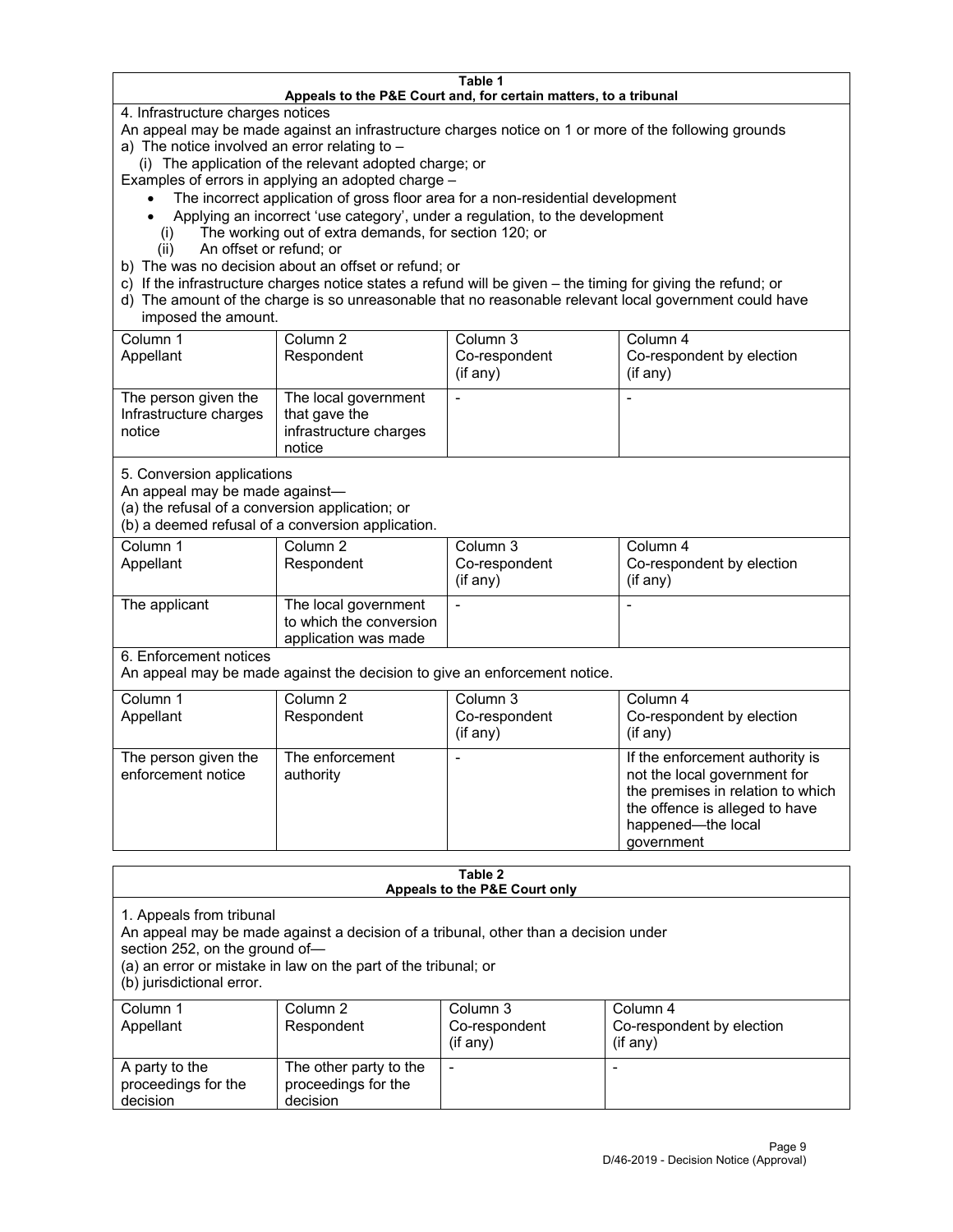#### **Table 2 Appeals to the P&E Court only**

2. Eligible submitter appeals

An appeal may be made against the decision to give a development approval, or an approval for a change application, to the extent that the decision relates to—

(a) any part of the development application for the development approval that required impact assessment; or (b) a variation request.

| Column 1<br>Appellant                                                                                                                                                                        | Column <sub>2</sub><br>Respondent                                                                                          | Column 3<br>Co-respondent<br>(i f any)                                                                                  | Column 4<br>Co-respondent by election<br>(if any)    |
|----------------------------------------------------------------------------------------------------------------------------------------------------------------------------------------------|----------------------------------------------------------------------------------------------------------------------------|-------------------------------------------------------------------------------------------------------------------------|------------------------------------------------------|
| 1 For a development<br>application-an<br>eligible submitter for<br>the development<br>application<br>2 For a change<br>application-an<br>eligible submitter for<br>the change<br>application | 1 For a development<br>application-the<br>assessment<br>manager<br>2 For a change<br>application-the<br>responsible entity | 1 The applicant<br>2 If the appeal is<br>about a concurrence<br>agency's referral<br>response—the<br>concurrence agency | Another eligible<br>submitter for the<br>application |

3. Eligible submitter and eligible advice agency appeals

An appeal may be made against a provision of a development approval, or failure to

include a provision in the development approval, to the extent the matter relates to—

(a) any part of the development application or the change application, for the development approval, that required impact assessment; or

(b) a variation request.

| Column <sub>1</sub><br>Appellant                                                                                                                                                                                                                                                              | Column <sub>2</sub><br>Respondent                                                                                          | Column <sub>3</sub><br>Co-respondent<br>(if any)                                                                        | Column 4<br>Co-respondent by election<br>$($ if any $)$ |
|-----------------------------------------------------------------------------------------------------------------------------------------------------------------------------------------------------------------------------------------------------------------------------------------------|----------------------------------------------------------------------------------------------------------------------------|-------------------------------------------------------------------------------------------------------------------------|---------------------------------------------------------|
| 1 For a development<br>application-an<br>eligible submitter for<br>the development<br>application<br>2 For a change<br>application-an<br>eligible submitter for<br>the change<br>application<br>3 An eligible advice<br>agency for the<br>development<br>application or<br>change application | 1 For a development<br>application-the<br>assessment<br>manager<br>2 For a change<br>application-the<br>responsible entity | 1 The applicant<br>2 If the appeal is<br>about a concurrence<br>agency's referral<br>response-the<br>concurrence agency | Another eligible submitter for the<br>application       |
| 4. Compensation claims<br>An appeal may be made against-<br>(a) a decision under section 32 about a compensation claim; or<br>(b) a decision under section 265 about a claim for compensation; or<br>(c) a deemed refusal of a claim under paragraph (a) or (b).                              |                                                                                                                            |                                                                                                                         |                                                         |
| Column 1<br>Appellant                                                                                                                                                                                                                                                                         | Column <sub>2</sub><br>Respondent                                                                                          | Column <sub>3</sub><br>Co-respondent<br>(if any)                                                                        | Column 4<br>Co-respondent by election<br>(if any)       |
| A person dissatisfied<br>with the decision                                                                                                                                                                                                                                                    | The local<br>government to which<br>the claim was made                                                                     |                                                                                                                         |                                                         |
| 5. Registered premises                                                                                                                                                                                                                                                                        |                                                                                                                            |                                                                                                                         |                                                         |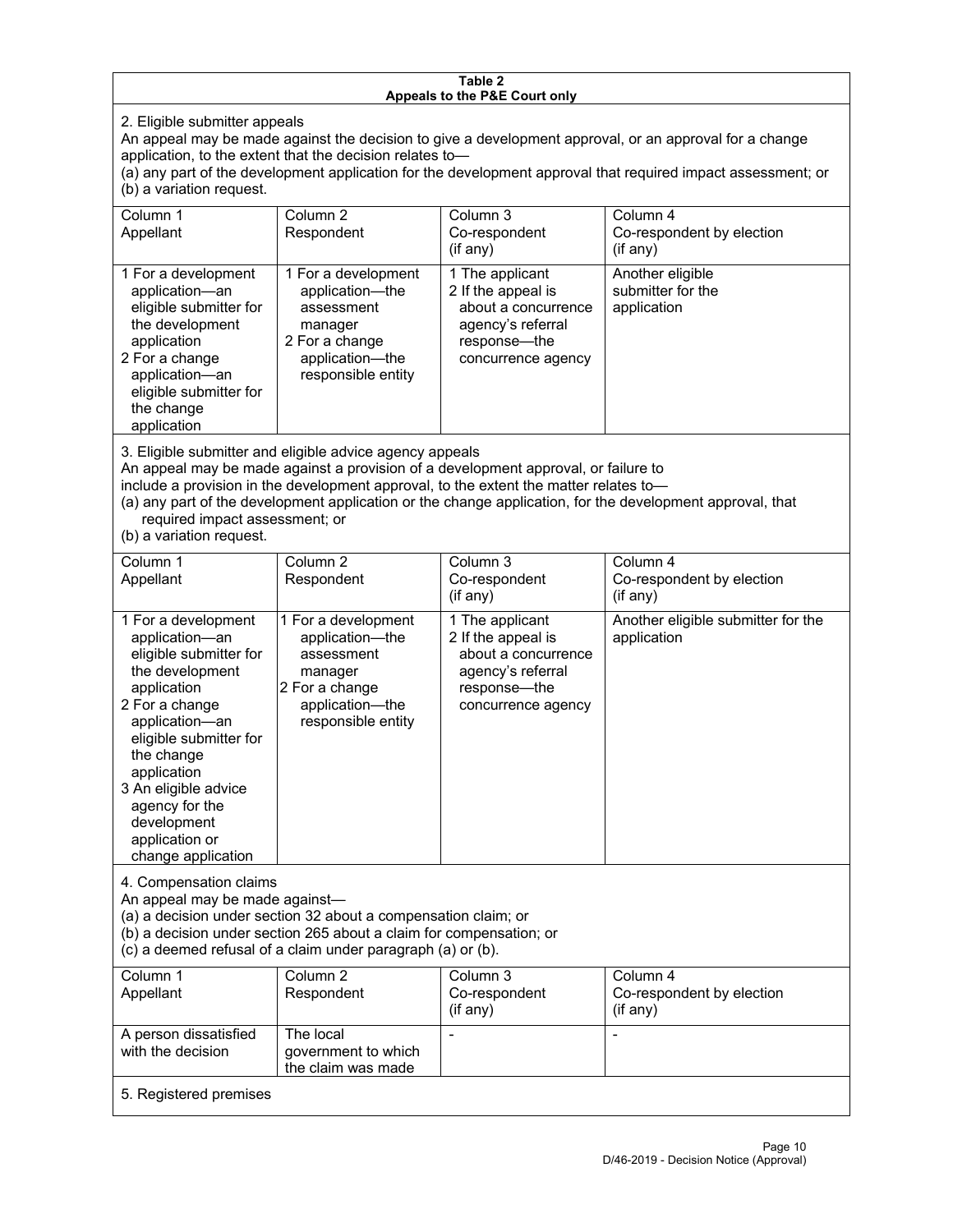| Table 2<br>Appeals to the P&E Court only                                                                                                                                                                                                                                                                             |                                   |                                                  |                                                                                                                                                                             |  |
|----------------------------------------------------------------------------------------------------------------------------------------------------------------------------------------------------------------------------------------------------------------------------------------------------------------------|-----------------------------------|--------------------------------------------------|-----------------------------------------------------------------------------------------------------------------------------------------------------------------------------|--|
| An appeal may be made against a decision of the Minister under chapter 7, part 4.                                                                                                                                                                                                                                    |                                   |                                                  |                                                                                                                                                                             |  |
| Column 1<br>Appellant                                                                                                                                                                                                                                                                                                | Column <sub>2</sub><br>Respondent | Column <sub>3</sub><br>Co-respondent<br>(if any) | Column 4<br>Co-respondent by election<br>(if any)                                                                                                                           |  |
| 1 A person given a<br>decision notice about<br>the decision<br>2 If the decision is to<br>register premises or<br>renew the<br>registration of<br>premises-an owner<br>or occupier of<br>premises in the<br>affected area for the<br>registered premises<br>who is dissatisfied<br>with the decision                 | The Minister                      | $\overline{a}$                                   | If an owner or occupier starts the<br>appeal - the owner of the<br>registered premises                                                                                      |  |
| 6. Local laws<br>An appeal may be made against a decision of a local government, or conditions applied,<br>under a local law about-<br>(a) the use of premises, other than a use that is the natural and ordinary consequence of prohibited<br>development; or<br>(b) the erection of a building or other structure. |                                   |                                                  |                                                                                                                                                                             |  |
| Column 1<br>Appellant                                                                                                                                                                                                                                                                                                | Column <sub>2</sub><br>Respondent | Column <sub>3</sub><br>Co-respondent<br>(if any) | Column 4<br>Co-respondent by election<br>(if any)                                                                                                                           |  |
| A person who-<br>(a) applied for the<br>decision; and<br>(b) is dissatisfied with<br>the decision or<br>conditions.                                                                                                                                                                                                  | The local government              | L,                                               | $\overline{a}$                                                                                                                                                              |  |
|                                                                                                                                                                                                                                                                                                                      |                                   | Table 3<br>Appeals to the tribunal only          |                                                                                                                                                                             |  |
| 1. Building advisory agency appeals<br>An appeal may be made against giving a development approval for building work to the extent the building<br>work required code assessment against the building assessment provisions.                                                                                         |                                   |                                                  |                                                                                                                                                                             |  |
| Column 1<br>Appellant                                                                                                                                                                                                                                                                                                | Column <sub>2</sub><br>Respondent | Column 3<br>Co-respondent<br>(if any)            | Column 4<br>Co-respondent by election<br>(if any)                                                                                                                           |  |
| A building advisory<br>agency for the<br>development application<br>related to the approval                                                                                                                                                                                                                          | The assessment<br>manager         | The applicant                                    | 1 A concurrence agency for the<br>development application<br>related to the approval<br>2 A private certifier for the<br>development application<br>related to the approval |  |
| 3. Certain decisions under the Building Act and the Plumbing and Drainage Act<br>An appeal may be made against a decision under-<br>(a) the Building Act, other than a decision made by the Queensland Building and Construction Commission; or<br>(b) the Plumbing and Drainage Act, part 4 or 5.                   |                                   |                                                  |                                                                                                                                                                             |  |
| Column 1<br>Appellant                                                                                                                                                                                                                                                                                                | Column <sub>2</sub><br>Respondent | Column 3<br>Co-respondent<br>(if any)            | Column 4<br>Co-respondent by election<br>(if any)                                                                                                                           |  |